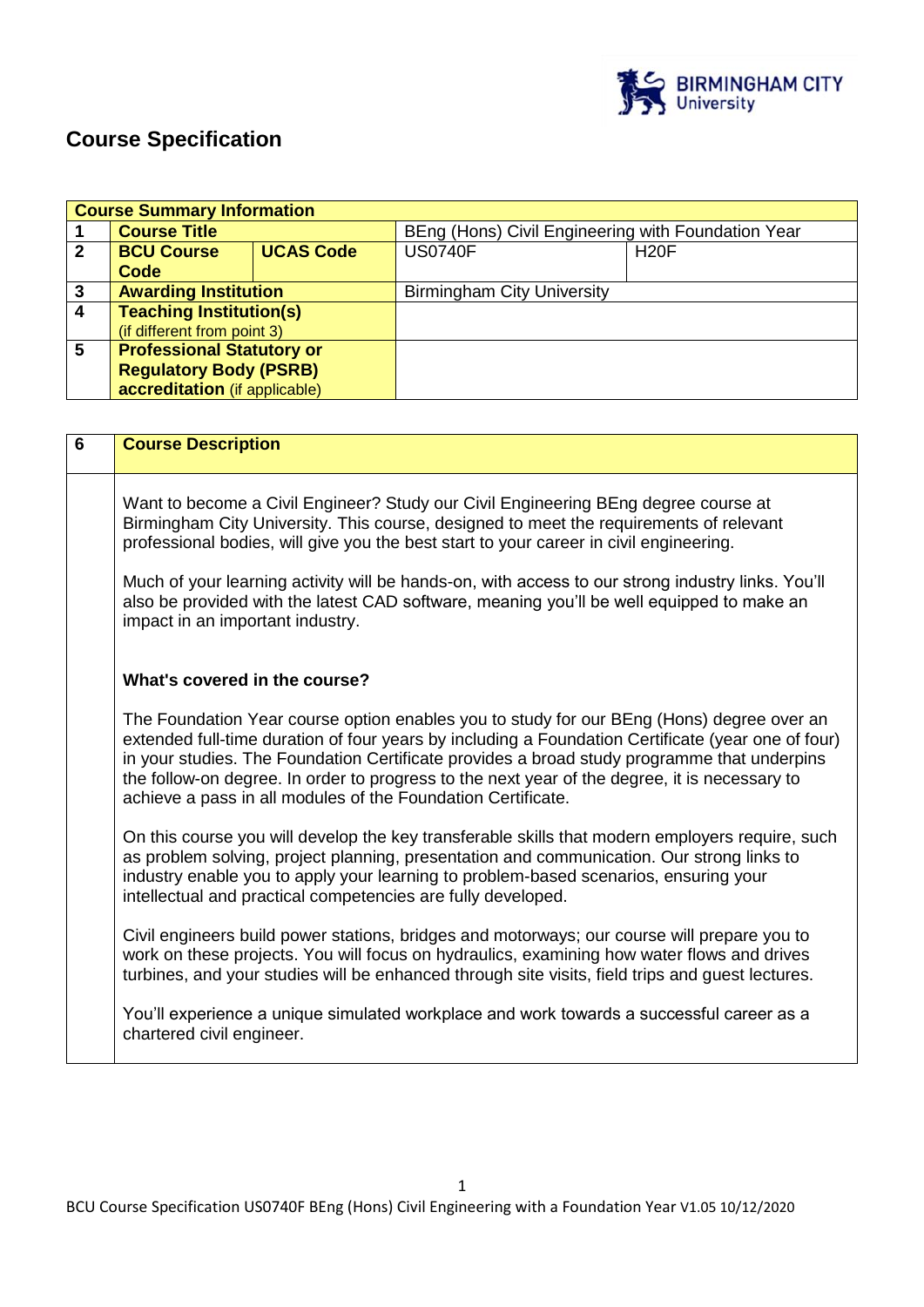

|    | <b>Course Awards</b>                                        |              |                                  |  |
|----|-------------------------------------------------------------|--------------|----------------------------------|--|
| 7a | <b>Name of Final Award</b>                                  | <b>Level</b> | <b>Credits</b><br><b>Awarded</b> |  |
|    | Bachelor of Engineering with Honours Civil Engineering      | 6            | 480                              |  |
|    | Bachelor of Engineering with Honours Civil Engineering With | 6            | 600                              |  |
|    | <b>Professional Placement Year</b>                          |              |                                  |  |
| 7b | <b>Exit Awards and Credits Awarded</b>                      |              |                                  |  |
|    | <b>Foundation Certificate Engineering</b>                   |              | 120                              |  |
|    | Certificate of Higher Education Civil Engineering           |              | 240                              |  |
|    | Diploma of Higher Education Civil Engineering               | 5            | 360                              |  |
|    | <b>Bachelor of Engineering Civil Engineering</b>            | 6            | 420                              |  |

| <b>Derogation from the University Regulations</b> |
|---------------------------------------------------|
| Not applicable                                    |

| -9                    | <b>Delivery Patterns</b> |                             |                          |                |
|-----------------------|--------------------------|-----------------------------|--------------------------|----------------|
|                       | <b>Mode(s) of Study</b>  | <b>Location(s) of Study</b> | <b>Duration of Study</b> | Code(s)        |
| Full Time             |                          | <b>City Centre</b>          | 4 vears                  | <b>US0740F</b> |
| With Professional     |                          | <b>City Centre</b>          | 5 years                  | <b>US1154</b>  |
| <b>Placement Year</b> |                          |                             |                          |                |

## **10 Entry Requirements**

The admission requirements for this programme are stated on the programme page of the BCU website at<https://www.bcu.ac.uk/> or may be found by searching for the programme entry profile located on the UCAS website.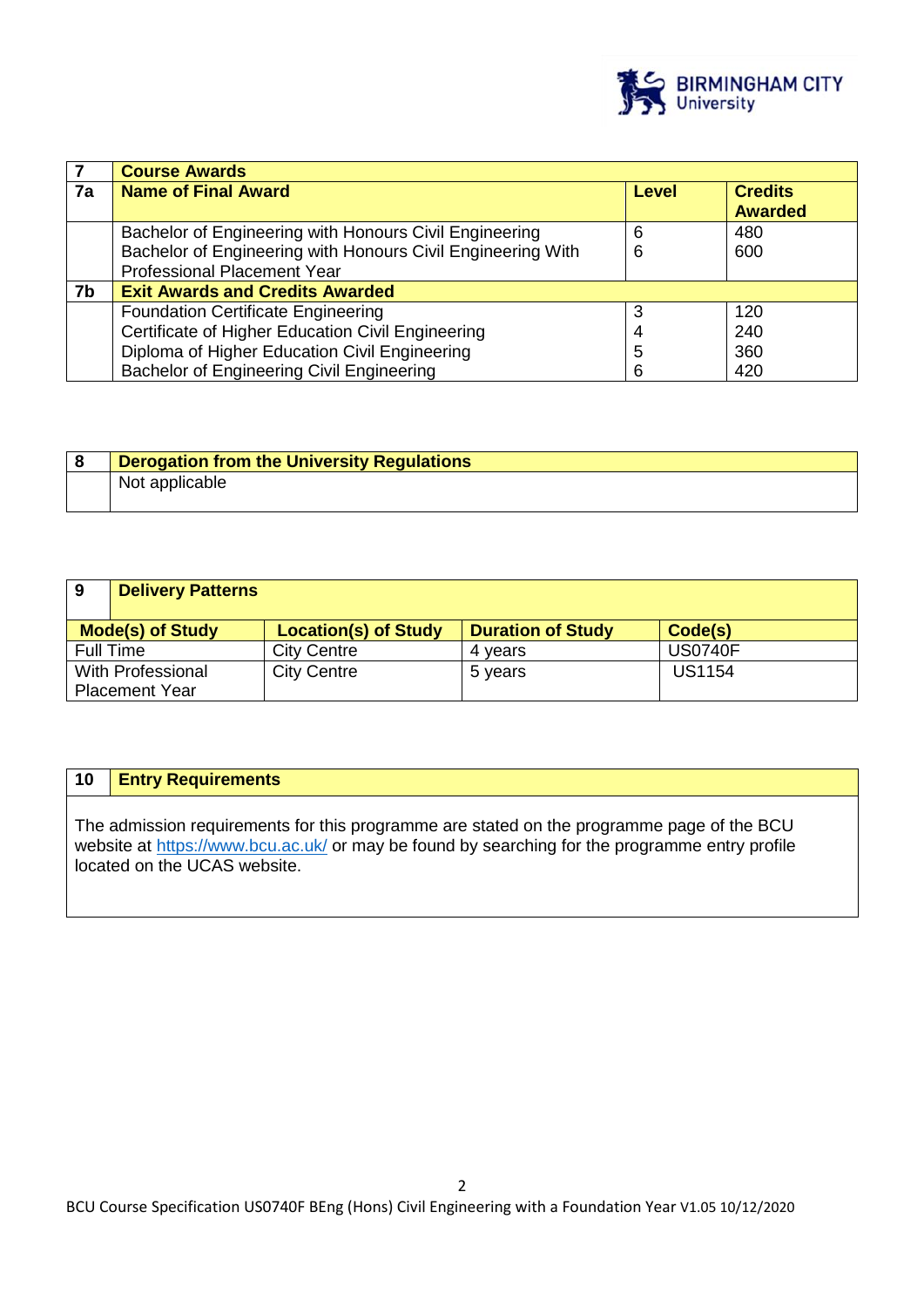

| 11                      | <b>Course Learning Outcomes</b>                                                                                                                                                       |
|-------------------------|---------------------------------------------------------------------------------------------------------------------------------------------------------------------------------------|
|                         | Knowledge & Understanding                                                                                                                                                             |
|                         |                                                                                                                                                                                       |
| $\mathbf 1$             | Apply scientific principles, theories, and design processes and methods that underpin civil                                                                                           |
|                         | engineering and its branches (structural, geotechnical, water, and transportation).                                                                                                   |
| $\overline{\mathbf{2}}$ | Apply analytical, numerical, and computational techniques used to model, simulate, design, and                                                                                        |
|                         | develop solutions to civil engineering problems.                                                                                                                                      |
| 3                       | Use and critically appraise business, organisational, teamwork, and management practices in                                                                                           |
|                         | industries based on civil engineering.                                                                                                                                                |
|                         | <b>Cognitive &amp; Intellectual Skills</b>                                                                                                                                            |
| $\overline{\mathbf{4}}$ | Argue rationally and draw independent conclusions based on a rigorous, analytical, and critical                                                                                       |
|                         | approach.                                                                                                                                                                             |
| 5                       | Critically appraise the usefulness of new technologies and the changes in civil engineering                                                                                           |
|                         | practice.                                                                                                                                                                             |
| 6                       | Develop innovative designs and solutions based on a broad range of scientific principles in order                                                                                     |
|                         | to meet a specification, while taking into account commercial risks and constraints, contractual                                                                                      |
|                         | issues, and environmental impact.                                                                                                                                                     |
|                         | <b>Practical &amp; Professional Skills</b>                                                                                                                                            |
| $\overline{7}$          | Demonstrate practical engineering skills in the use appropriate laboratory and workshop                                                                                               |
|                         | equipment, following appropriate Health & Safety guidelines.                                                                                                                          |
| 8                       | Use digital technology for the modelling, analysis, and design of civil engineering projects,                                                                                         |
|                         | recognising their limitations and being aware of the directions for future development.                                                                                               |
| 9                       | Apply industry Codes of Practice, including national and international standards, as well as the                                                                                      |
|                         | relevant Health & Safety regulation.                                                                                                                                                  |
|                         | <b>Key Transferable Skills</b>                                                                                                                                                        |
|                         |                                                                                                                                                                                       |
| 10                      | Participate effectively in group working activities in a leadership role, being able to undertake                                                                                     |
|                         | most of the technical functions within the group and managing the delivery of a plan under                                                                                            |
|                         | changing circumstances in a timely fashion.                                                                                                                                           |
| 11                      | Integrate a wide range of data from a variety of sources in order to solve a range of engineering                                                                                     |
|                         | problems, apply knowledge and understanding to challenging situations, while being aware of                                                                                           |
|                         | the limitations of the solution.                                                                                                                                                      |
| 12                      | Make effective use of information and communications technologies, including use of the<br>internet, standard office applications, and a range of civil engineering-specific software |
|                         | packages.                                                                                                                                                                             |
|                         |                                                                                                                                                                                       |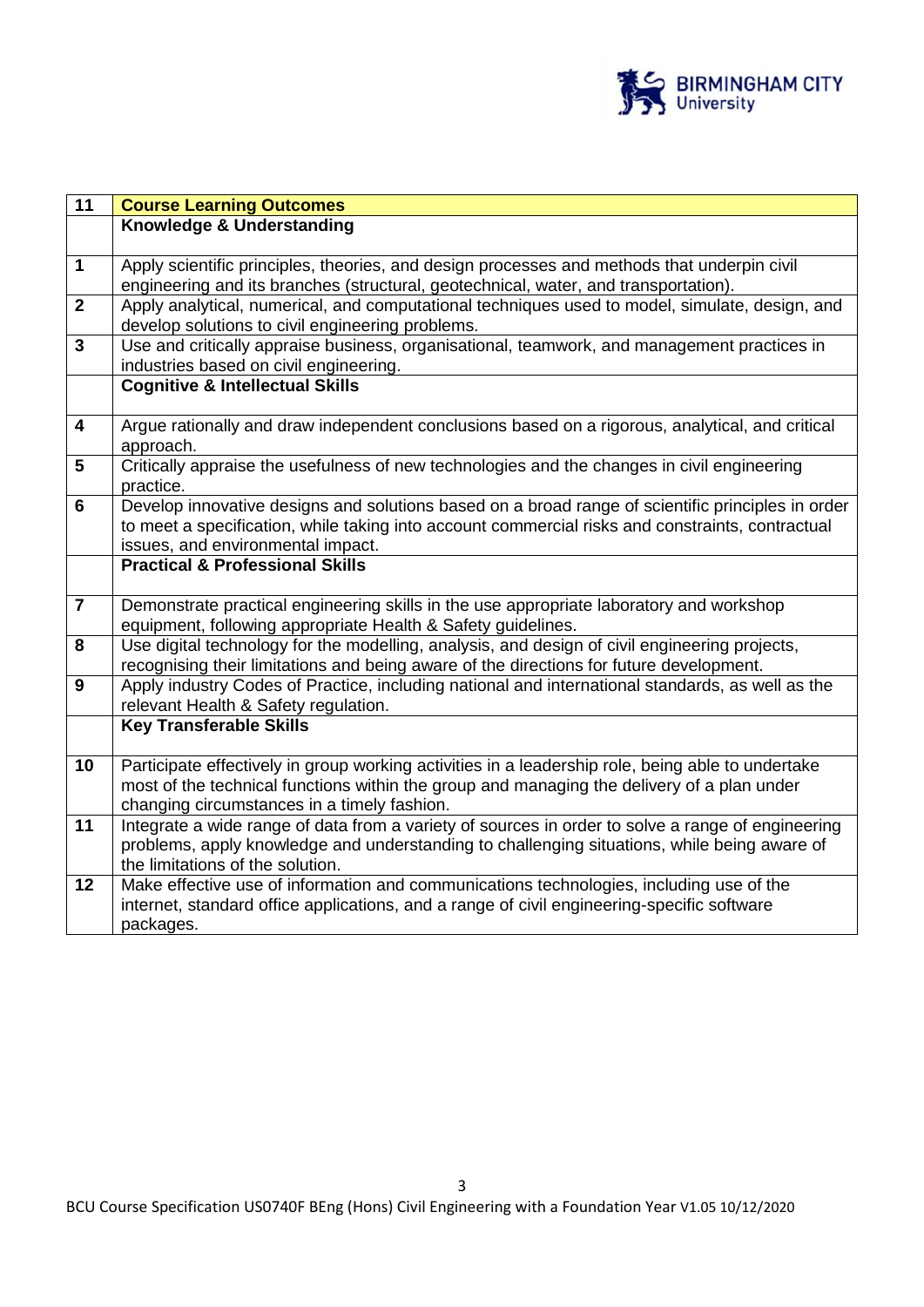

#### **12 Course Requirements**

#### **12a Level 3:**

*In order to complete this course a student must successfully complete all the following CORE modules (totalling 120 credits):*

| <b>Module Code</b> | <b>Module Name</b>                 | <b>Credit Value</b> |
|--------------------|------------------------------------|---------------------|
| <b>ENG3009</b>     | <b>Mathematics for Engineers 1</b> | <b>20</b>           |
| <b>ENG3012</b>     | <b>Mathematics for Engineers 2</b> | 20                  |
| <b>ENG3011</b>     | <b>Practical Skills 1</b>          | <b>20</b>           |
| <b>ENG3014</b>     | <b>Practical Skills 2</b>          | 20                  |
| <b>ENG3010</b>     | <b>Engineering Science 1</b>       | 20                  |
| <b>ENG3013</b>     | <b>Engineering Science 2</b>       | 20                  |

**Level 4:**

*In order to complete this course a student must successfully complete all the following CORE modules (totalling 120 credits):*

| <b>Module Code</b> | <b>Module Name</b>                    | <b>Credit Value</b> |
|--------------------|---------------------------------------|---------------------|
| <b>ENG4091</b>     | <b>Engineering Principles 1</b>       | 20                  |
| <b>ENG4124</b>     | <b>Mathematical Modelling 1</b>       | 20                  |
| <b>ENG4094</b>     | <b>Engineering Principles 2</b>       | 20                  |
| <b>ENG4093</b>     | <b>Engineering Practice</b>           | 20                  |
| <b>ENG4125</b>     | <b>Mathematical Modelling 2</b>       | 20                  |
| <b>ENG4096</b>     | <b>Integrated Engineering Project</b> | 20                  |

**Level 5:**

*In order to complete this course a student must successfully complete all the following CORE modules (totalling 120 credits):*

| <b>Module Code</b> | <b>Module Name</b>                                      | <b>Credit Value</b> |
|--------------------|---------------------------------------------------------|---------------------|
| <b>BNV5124</b>     | <b>Structures 1</b>                                     | 20                  |
| <b>BNV5123</b>     | <b>Soil Mechanics</b>                                   | 20                  |
| <b>ENG5099</b>     | <b>Numerical Analysis</b>                               | 20                  |
| <b>BNV5132</b>     | <b>Civil Engineering Materials</b>                      | 20                  |
| <b>BNV5121</b>     | <b>Civil Engineering Applications</b>                   | 20                  |
| <b>BNV5120</b>     | <b>Integrated Digital Design for Complex Structures</b> | 20                  |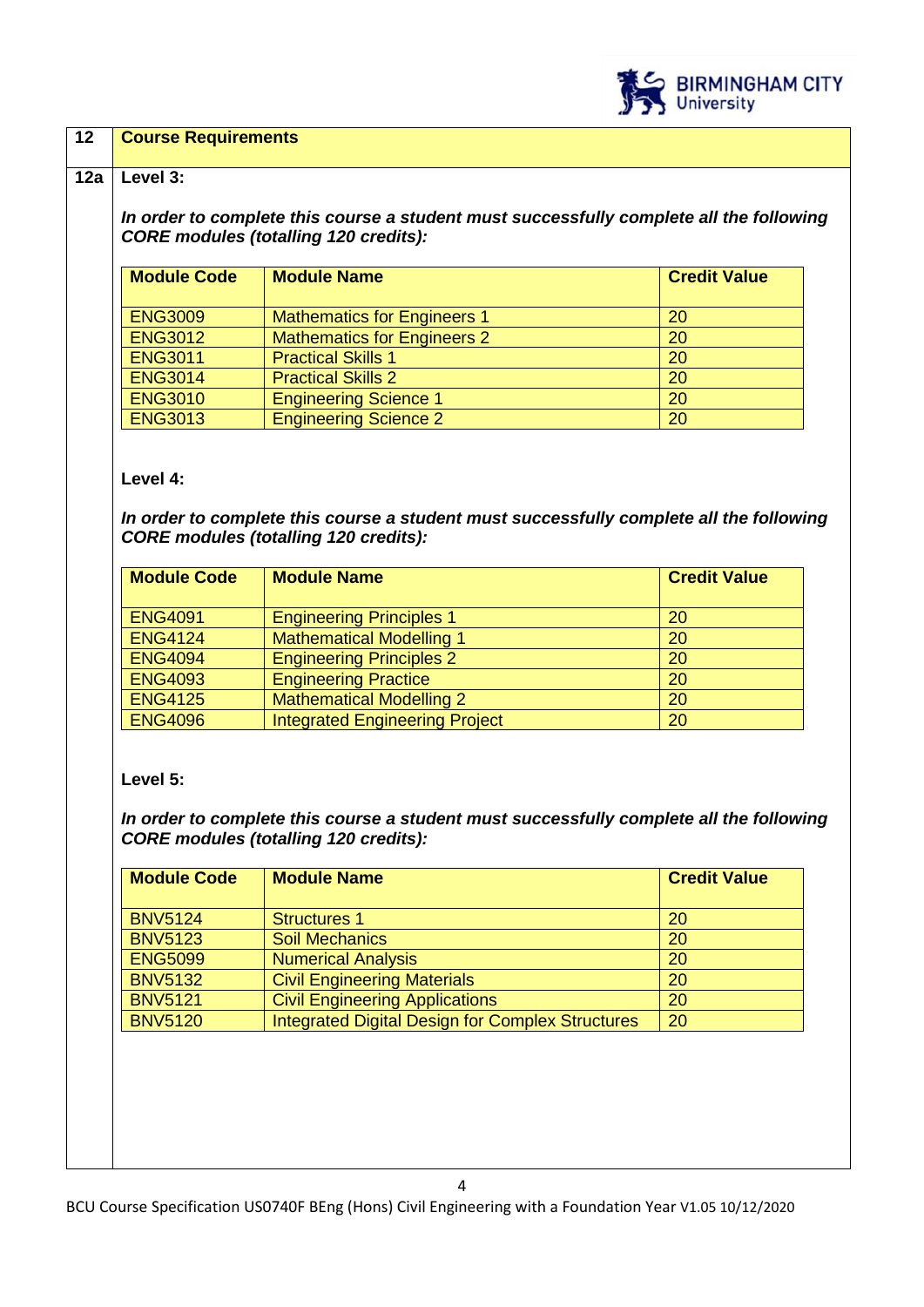

## **Professional Placement Year (optional)**

*In order to qualify for the award of Bachelor of Engineering with Civil Engineering with Professional Placement Year, a student must successfully complete all of the modules listed as well as the following Level 5 module:*

| <b>Module Code</b> | <b>Module Name</b>            | <b>Credit Value</b> |
|--------------------|-------------------------------|---------------------|
| <b>TBC</b>         | <b>Professional Placement</b> | 120                 |

## **Level 6:**

*In order to complete this course a student must successfully complete all the following CORE modules (totalling 120 credits):*

| <b>Module Code</b> | <b>Module Name</b>                          | <b>Credit Value</b> |
|--------------------|---------------------------------------------|---------------------|
| <b>BNV6131</b>     | <b>Hydraulics and Drainage</b>              | 20                  |
| <b>BNV6132</b>     | <b>Geotechnical Engineering</b>             | 20                  |
| <b>BNV6135</b>     | <b>Structures 2</b>                         | 20                  |
| <b>BNV6134</b>     | <b>Advanced Analysis and Design Methods</b> | 20                  |
| <b>BNV6200</b>     | <b>Individual Honours Project</b>           | 40                  |
|                    |                                             |                     |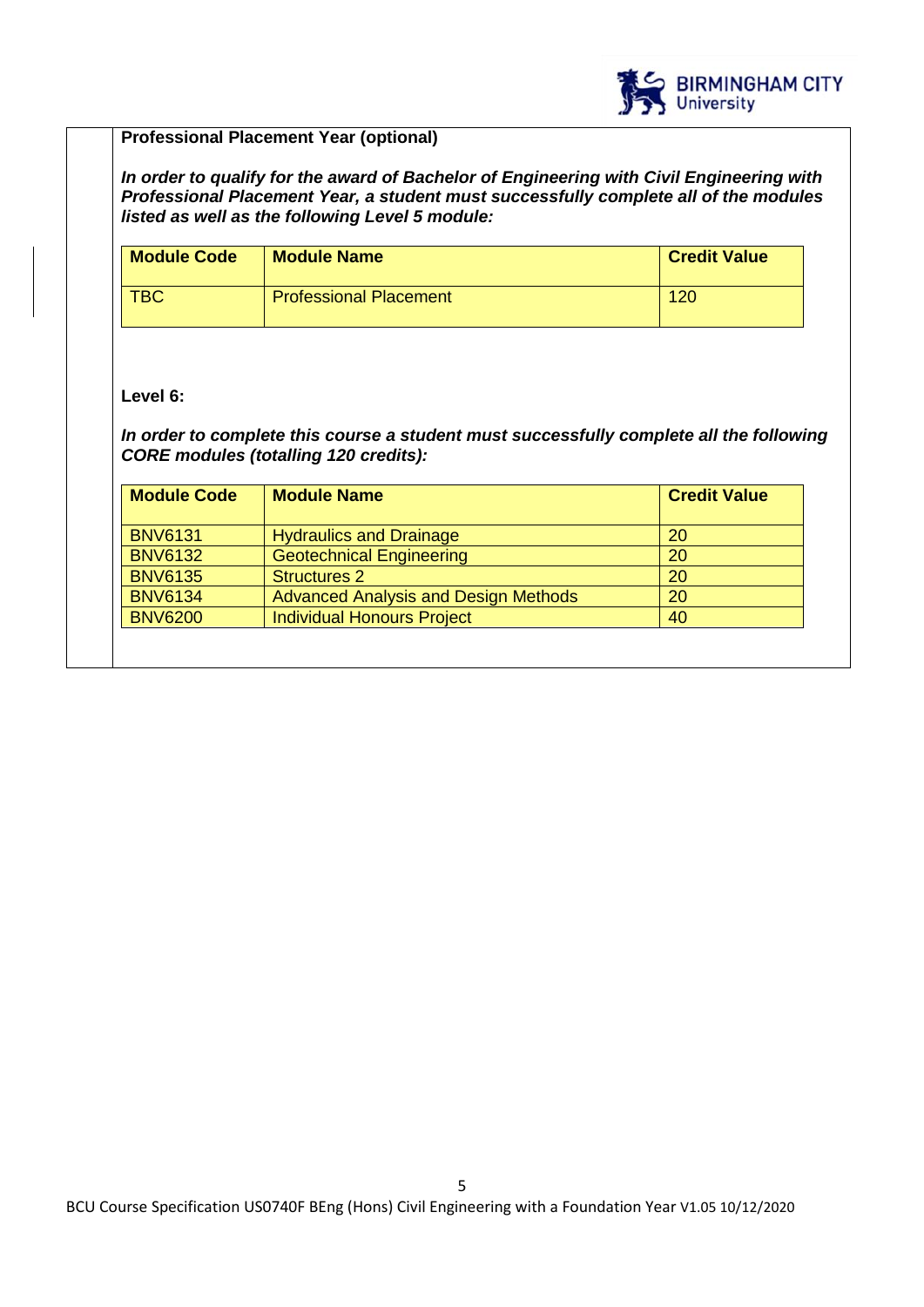

## **12b Structure Diagram**

## **Level 3**

| <b>SEMESTER ONE</b>                      | <b>SEMESTER TWO</b>                      |  |
|------------------------------------------|------------------------------------------|--|
| Mathematics for Engineers 1 (20 credits) | Mathematics for Engineers 2 (20 credits) |  |
| Engineering Science 1 (20 credits)       | Engineering Science 2 (20 credits)       |  |
| Practical Skills 1 (20 credits)          | Practical Skills 2 (20 credits)          |  |
|                                          |                                          |  |

#### **Level 4**

| <b>SEMESTER ONE</b>                   | <b>SEMESTER TWO</b>                         |
|---------------------------------------|---------------------------------------------|
| Engineering Principles 1 (20 credits) | Engineering Principles 2 (20 credits)       |
| Mathematical Modelling 1 (20 credits) | Mathematical Modelling 2 (20 credits)       |
| Engineering Practice (20 credits)     | Integrated Engineering Project (20 credits) |

## **Level 5**

| <b>SEMESTER ONE</b>                      | <b>SEMESTER TWO</b>                                              |
|------------------------------------------|------------------------------------------------------------------|
| Structures 1 (20 credits)                | Numerical Analysis (20 credits)                                  |
| Soil Mechanics (20 credits)              | Civil Engineering Applications (20 credits)                      |
| Civil Engineering Materials (20 credits) | Integrated Digital Design for Complex Structures<br>(20 credits) |

**Professional Placement Year 3 (optional)**

**Professional Placement Module 120 Credits**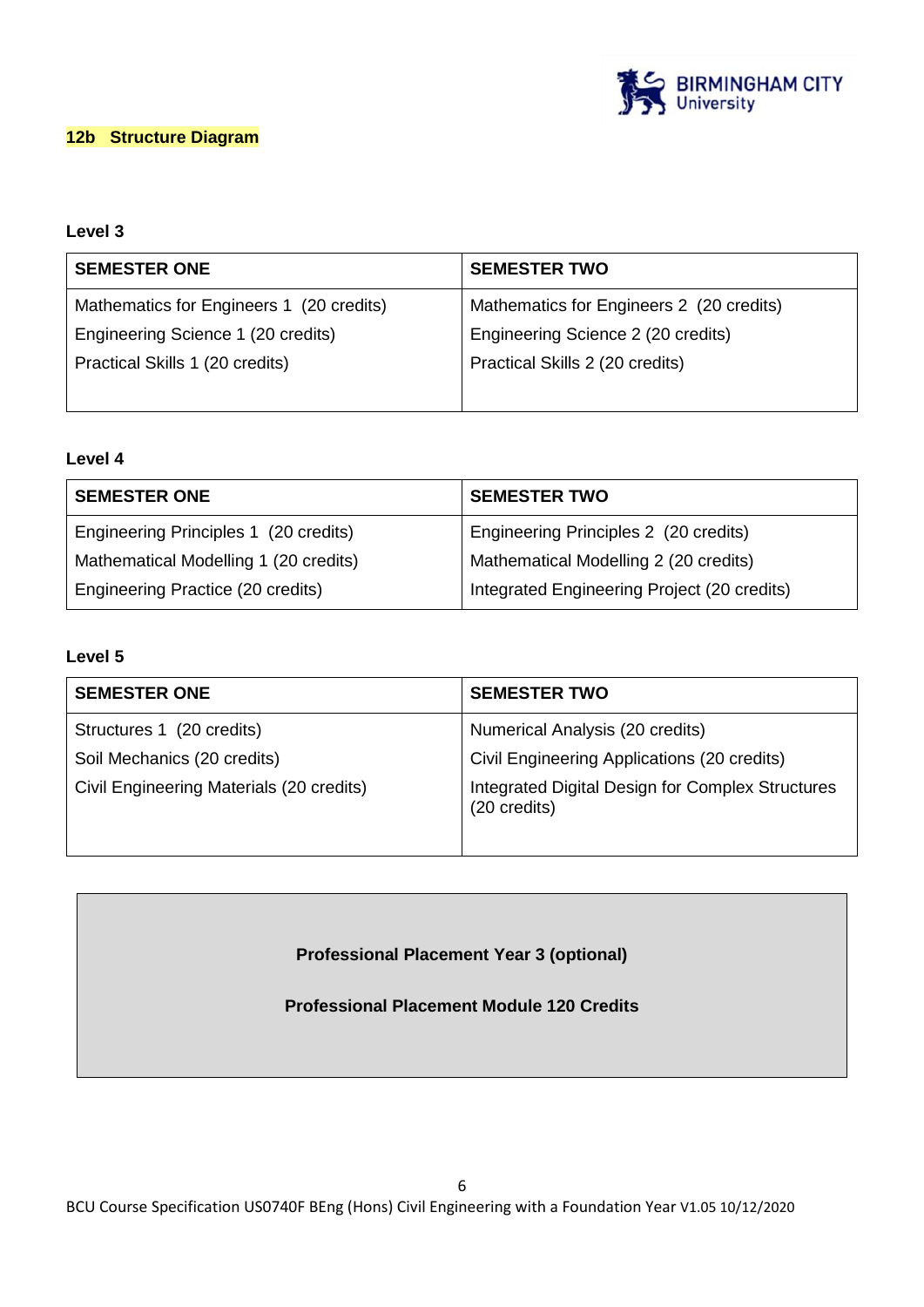

## **Level 6**

| <b>SEMESTER ONE</b>                     | <b>SEMESTER TWO</b>                                  |
|-----------------------------------------|------------------------------------------------------|
| Structures 2 (20 credits)               | Geotechnical Engineering (20 credits)                |
| Hydraulics and Drainage (20 credits)    | Advanced Analysis and Design Methods (20<br>credits) |
| Individual Honours Project (40 credits) |                                                      |

## **13 Overall Student Workload and Balance of Assessment**

Overall student *workload* consists of class contact hours, independent learning and assessment activity, with each credit taken equating to a total study time of around 10 hours. While actual contact hours may depend on the optional modules selected, the following information gives an indication of how much time students will need to allocate to different activities at each level of the course.

- *Scheduled Learning* includes lectures, practical classes and workshops, contact time specified in timetable
- *Directed Learning* includes placements, work-based learning, external visits, on-line activity, Graduate+, peer learning
- *Private Study* includes preparation for exams

The *balance of assessment* by mode of assessment (e.g. coursework, exam and in-person) depends to some extent on the optional modules chosen by students. The approximate percentage of the course assessed by coursework, exam and in-person is shown below.

#### **Level 3**

## **Workload**

#### **% time spent in timetabled teaching and learning activity**

| <b>Activity</b>      | <b>Number of Hours</b> |
|----------------------|------------------------|
| Scheduled Learning   | 480                    |
| Directed Learning    |                        |
| <b>Private Study</b> | 720                    |
| <b>Total Hours</b>   | 1200                   |

## **Balance of Assessment**

| <b>Assessment Mode</b> | Percentage |
|------------------------|------------|
| Coursework             | 37%        |
| Exam                   | 47%        |
| In-Person              | 17%        |

#### **Level 4**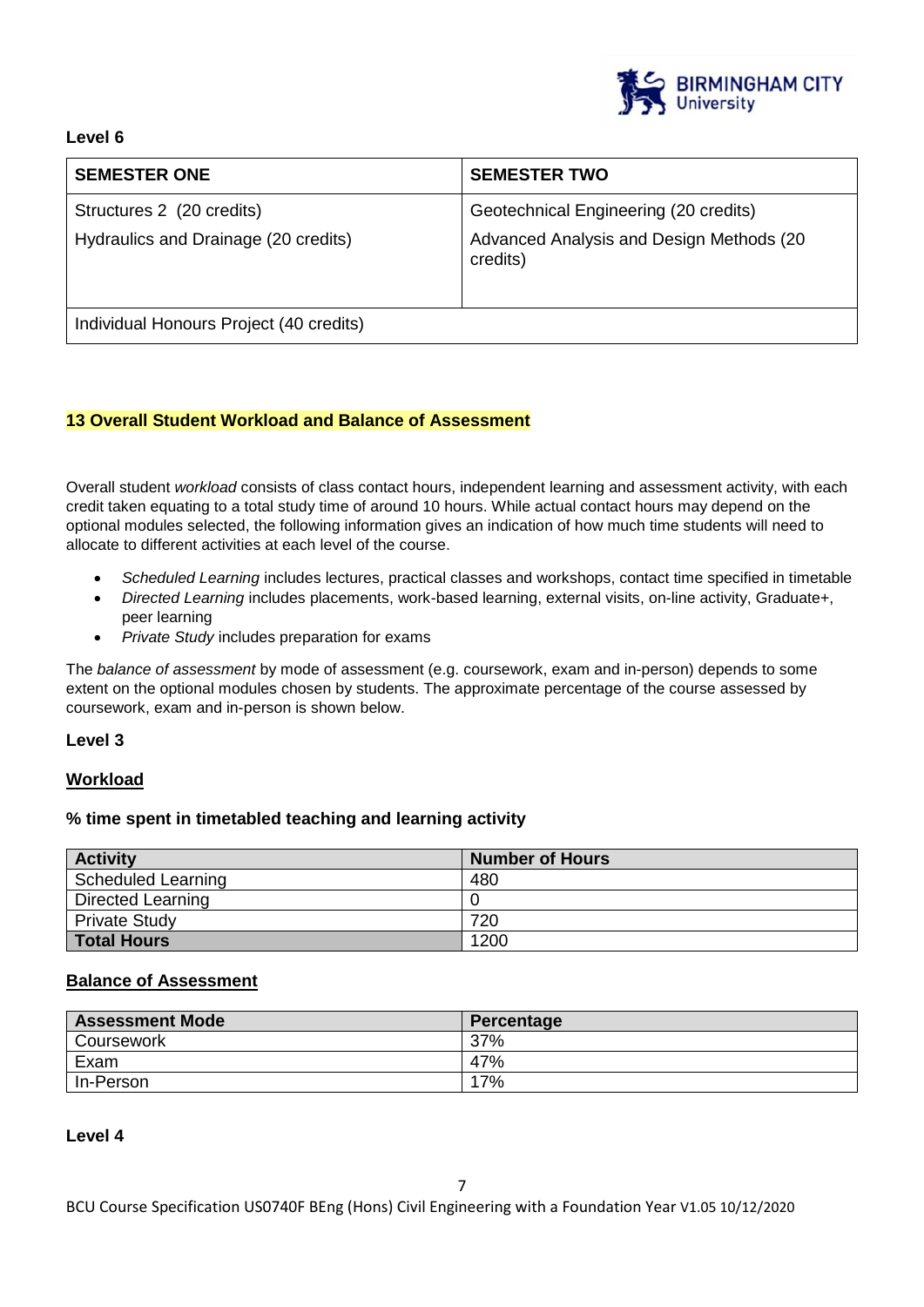

## **Workload**

#### **% time spent in timetabled teaching and learning activity**

| <b>Activity</b>      | <b>Number of Hours</b> |
|----------------------|------------------------|
| Scheduled Learning   | 432                    |
| Directed Learning    |                        |
| <b>Private Study</b> | 768                    |
| <b>Total Hours</b>   | 1200                   |

## **Balance of Assessment**

| <b>Assessment Mode</b> | Percentage |
|------------------------|------------|
| Coursework             | 30%        |
| Exam                   | 47%        |
| In-Person              | 23%        |

#### **Level 5**

#### **Workload**

#### **% time spent in timetabled teaching and learning activity**

| <b>Activity</b>          | <b>Number of Hours</b> |
|--------------------------|------------------------|
| Scheduled Learning       | 288                    |
| <b>Directed Learning</b> | 214                    |
| <b>Private Study</b>     | 698                    |
| <b>Total Hours</b>       | 1200                   |

## **Balance of Assessment**

| <b>Assessment Mode</b> | Percentage |
|------------------------|------------|
| Coursework             | 52%        |
| Exam                   | 45%        |
| In-Person              | 3%         |

#### **Level 6**

#### **Workload**

#### **% time spent in timetabled teaching and learning activity**

| <b>Activity</b>          | <b>Number of Hours</b> |
|--------------------------|------------------------|
| Scheduled Learning       | 324                    |
| <b>Directed Learning</b> | 212                    |
| <b>Private Study</b>     | 664                    |
| <b>Total Hours</b>       | 1200                   |

## **Balance of Assessment**

| <b>Assessment Mode</b> | Percentage |
|------------------------|------------|
|                        |            |

BCU Course Specification US0740F BEng (Hons) Civil Engineering with a Foundation Year V1.05 10/12/2020